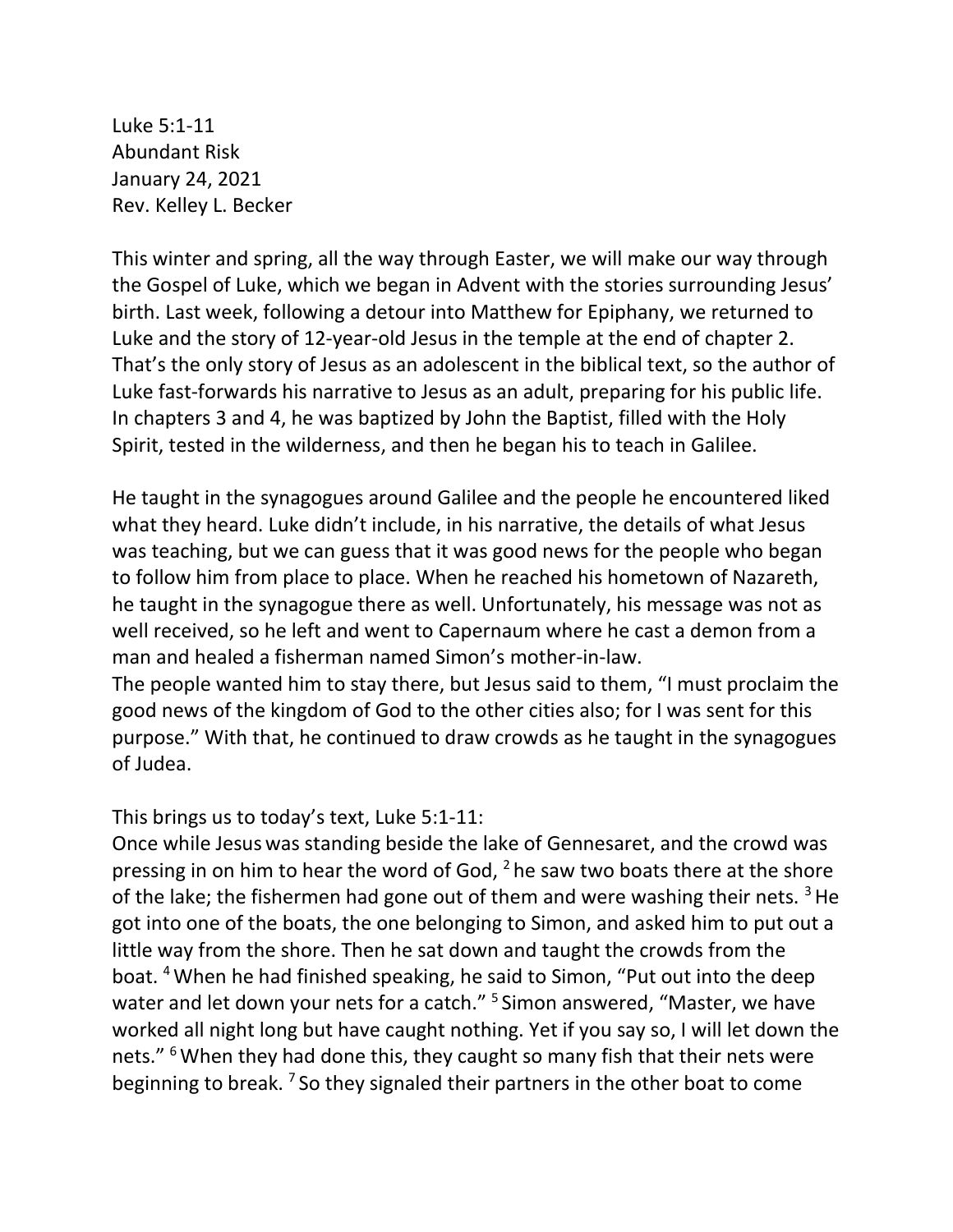and help them. And they came and filled both boats, so that they began to sink. <sup>8</sup> But when Simon Peter saw it, he fell down at Jesus' knees, saying, "Go away from me, Lord, for I am a sinful man!" <sup>9</sup> For he and all who were with him were amazed at the catch of fish that they had taken;  $10$  and so also were James and John, sons of Zebedee, who were partners with Simon. Then Jesus said to Simon, "Do not be afraid; from now on you will be catching people."  $11$  When they had brought their boats to shore, they left everything and followed him.

The Sea of Galilee, called the lake of Gennesaret in this story, is a body of fresh water in Israel 13 miles long and seven miles wide. Since biblical times, the sea has been a source of protein for the surrounding land and beyond. In Jesus' day, fish was the primary source of protein. The fishing industry did well in the time of Jesus because the Rome-appointed governors invested their own money in the industry and therefore provided a stable political environment for it to grow. According to the ancient Jewish historian Josephus, there were more than 230 fishing boats working the sea during the time of Jesus' ministry.

[https://www.loyolapress.com/catholic-resources/prayer/arts-and-faith/culinary](https://www.loyolapress.com/catholic-resources/prayer/arts-and-faith/culinary-arts/biblical-fishing-101-reeling-in-the-first-fishers-of-faith/?fbclid=IwAR3BMOOQac9fuxMBycOv07HwzP9j7eVCQAhdWhofV7jqB604wQE4rThA7bs)[arts/biblical-fishing-101-reeling-in-the-first-fishers-of](https://www.loyolapress.com/catholic-resources/prayer/arts-and-faith/culinary-arts/biblical-fishing-101-reeling-in-the-first-fishers-of-faith/?fbclid=IwAR3BMOOQac9fuxMBycOv07HwzP9j7eVCQAhdWhofV7jqB604wQE4rThA7bs)[faith/?fbclid=IwAR3BMOOQac9fuxMBycOv07HwzP9j7eVCQAhdWhofV7jqB604w](https://www.loyolapress.com/catholic-resources/prayer/arts-and-faith/culinary-arts/biblical-fishing-101-reeling-in-the-first-fishers-of-faith/?fbclid=IwAR3BMOOQac9fuxMBycOv07HwzP9j7eVCQAhdWhofV7jqB604wQE4rThA7bs) [QE4rThA7bs](https://www.loyolapress.com/catholic-resources/prayer/arts-and-faith/culinary-arts/biblical-fishing-101-reeling-in-the-first-fishers-of-faith/?fbclid=IwAR3BMOOQac9fuxMBycOv07HwzP9j7eVCQAhdWhofV7jqB604wQE4rThA7bs)

That is the backdrop for this story that is both a miracle story and a call story. Let's begin by talking about miracles. To experienced fishermen, who had fished all night long and caught nothing, those nets, so quickly overflowing with fish, were miraculous. Suddenly, there was abundance where there had been only scarcity. There were fish, a lot of fish, not only to feed their families that day, but to sell to other people to feed their families, which would leave the fishermen with money to for their families beyond that day.

Fishing could be quite profitable, but it was hard work and required more than a guy with a net and a boat. In deep water fishing, two or three boats would work together to set up a net between them and chase fish into the net. This hard, heavy process would be repeated over and over all night long and by morning the fishermen could potentially bring in up to a half ton of fish. So, those nets thrown out once, returning overflowing with fish were, indeed, a miracle.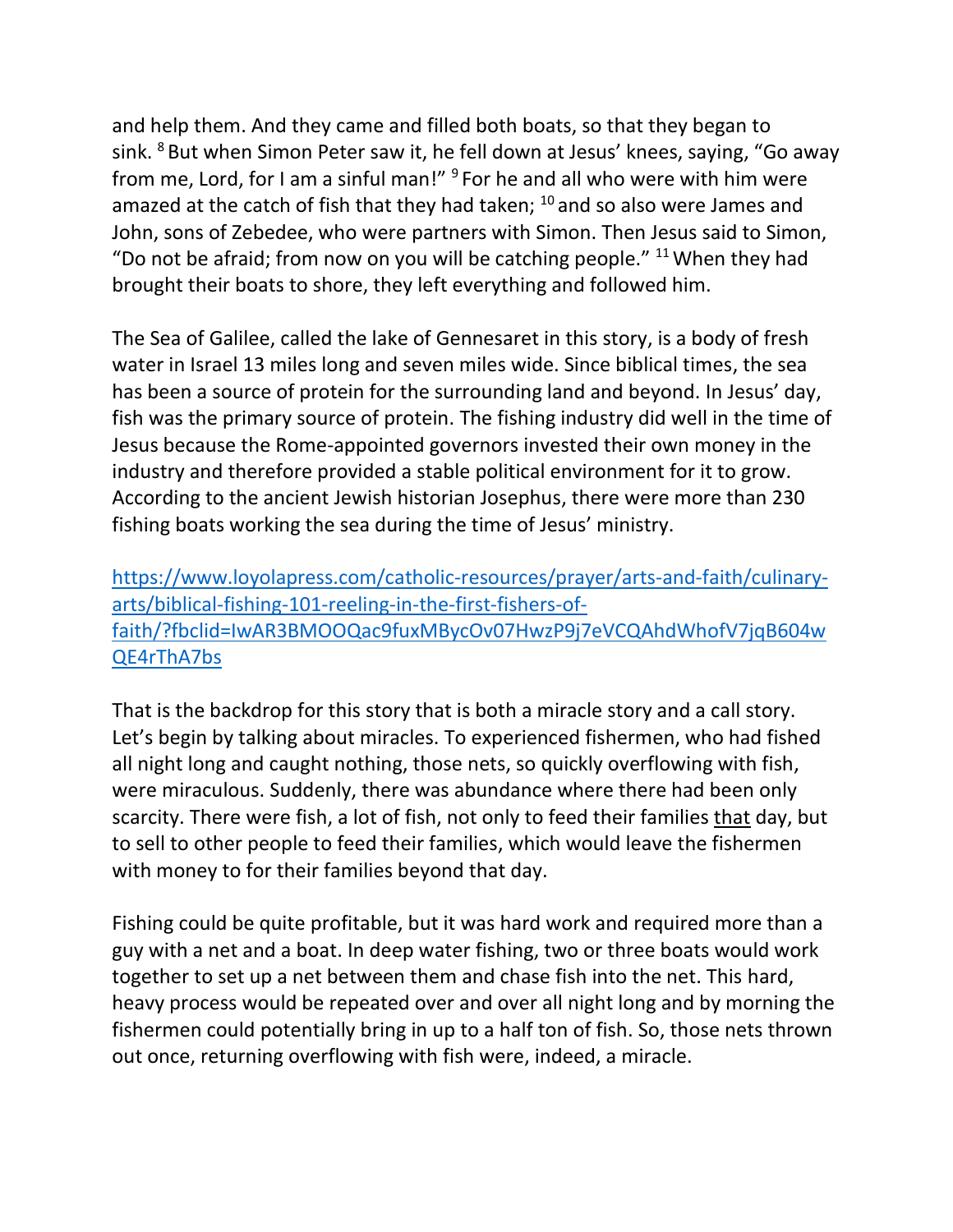In the gospels, miracle stories are about more than astonishing events: in this case, about more than a lot of fish. The gospel authors used miraculous stories to teach their audiences something about God. This story shows us that God is a God of abundance. There are so many fish in those nets, not one but two boats were in danger of sinking with their weight. God is an over-the-top kind of giver, giving so much that the only explanation for that kind of abundance was divine intervention.

This miracle story also teaches something about Jesus' mission. It shows us that Jesus' message isn't only for some people, it is for all people, especially the ones who have been at the bottom of the social hierarchy, left on the outside. In the gospel narratives, miracles aren't doled out because of who the receiver is, but because of who God is. Jesus' message of compassion, justice, and provision is for even these fishermen, even the one whose sin made him afraid to be in the presence of holiness, "Go away from me, Lord," Simon Peter said, "for I am a sinful man." Peter's "sinfulness" probably had to do with living far from the temple and not making the trip to the temple for high Holy days and sacrifice, according to Jewish law. Despite his disconnection from that part of his faith tradition, though, he recognized the presence of God at work, experiencing his very own epiphany moment. However, even sitting there surrounded by unimaginable abundance, he wasn't sure it was for him. But it was.

Before his nets were overflowing with fish, Simon Peter was willing to take a chance on Jesus, even though what he was being invited to do didn't make sense. I mean, they had just finished cleaning their nets, the hard work was done, and this guy from Nazareth comes along and says, "Hey, I know how to use a hammer, let me tell you how to fish." Simon Peter could have said, "I'm not throwing my net out in deep water or any water. I'm done. I'm tired. I'm the fisherman here, not you, Jesus. I'm going home." Instead, he said, "Alright, whatever you say." (that's my very loose translation)

Simon Peter and Jesus were not complete strangers in Luke's story. Recall, I mentioned that in chapter 4, Luke tells a story about Jesus at Simon Peter's house where he healed his mother-in-law. Maybe this experienced fisherman figured if Jesus could heal his mother-in-law, he should at least give him the benefit of the doubt when it came to fishing. Maybe he could risk being open to the possibility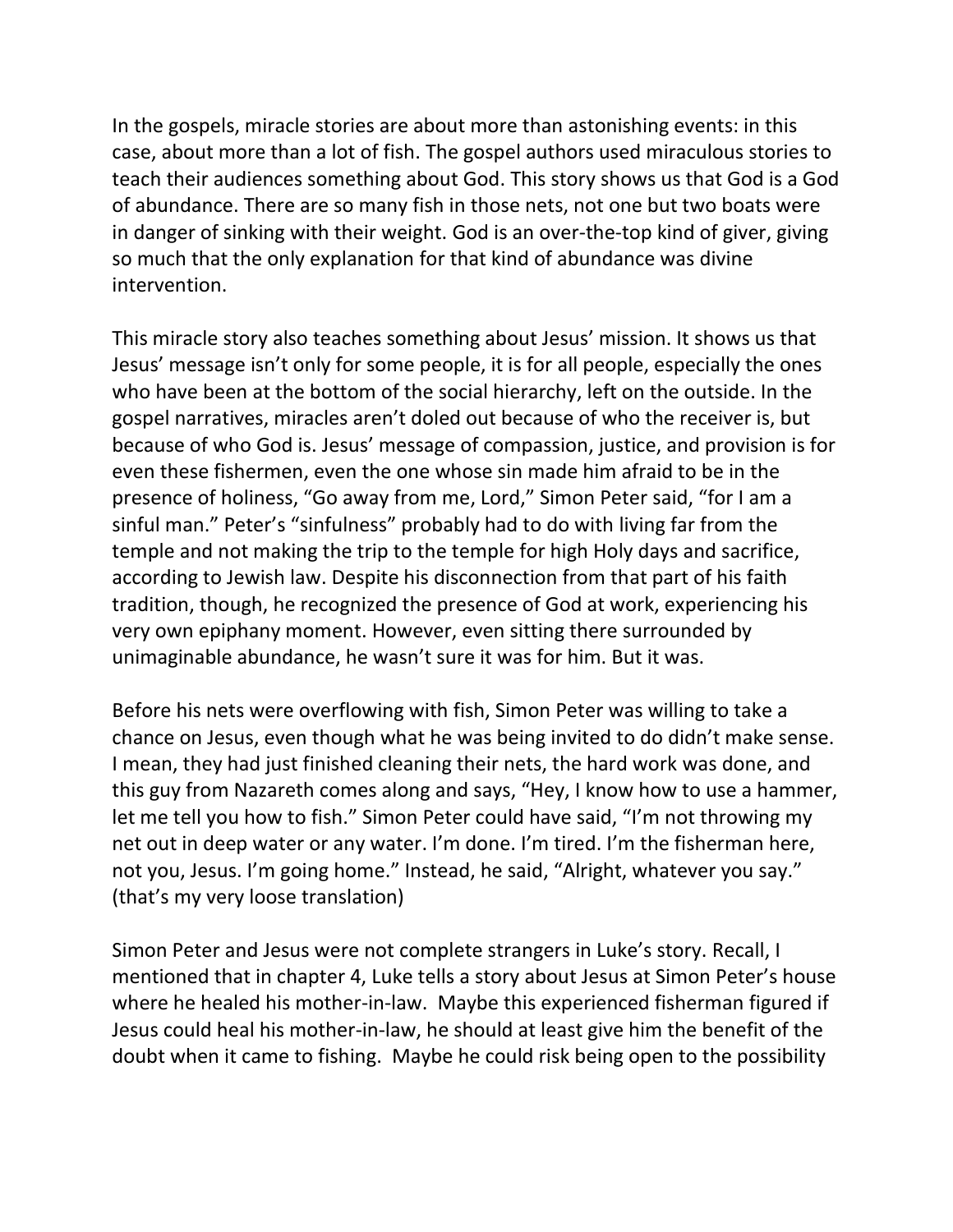that something unexpected could happen. And so, Simon Peter did what Jesus said. And something unexpected did happen…a miracle. And the miracle led to a call.

Faced with undeniable abundance, more than they ever imagined, Simon Peter and the other two fishermen left it all to follow Jesus, "'Do not be afraid:', Jesus said, 'from now on you will be catching people.' When they had brought their boats to shore, they left everything and followed him." This comparison is a little over the top, but this feels to me a bit like someone winning the lottery and choosing to walk away from the check. Who does that? Think about it, when things are going well, people don't usually walk away from it. Right?

How many of you buy lottery tickets? John and I don't make a habit of buying them. But when a jackpot is really big, like this past week, we will occasionally buy a ticket or two. I know…we act as if 5 million dollars isn't worth our time, but 50 million is. Anyway, whenever we do buy a ticket, we can't resist having the conversation about what we will do with the money *when* we win. And because I over-think everything, I always imagine that the money we win ends up ruining our lives. John and I fight over the money, our kids end up mad at each other and our friends no longer want anything to do with us because our life is fabulous, and they are jealous. Whatever. Anyway, all of this over-thinking reinforces what I already know about myself. The life partner, the kids, the friends…all are more important to me than money. Which leads me finally to the answer to, "Who walks away from the lottery check (or from things going well)?" I think people walk away from good things and comfort when they are walking toward something else, something better.

So, what is the something better that these fishermen were being called to? What does it mean to "catch people," or to be fishers of people? I've heard other preachers preach on this text and the general idea has always been that Jesus was inviting these men into evangelism in the same way churches today invite their members to hand out Bible tracts or bring a friend to retreats designed for seekers. "Come along with me, friends, and let's get these souls saved."

But, what if that wasn't what Jesus meant? What if he was inviting the fishermen to something a little edgier, a little riskier, something that would change everything? What if he was asking them to participate in the work of upsetting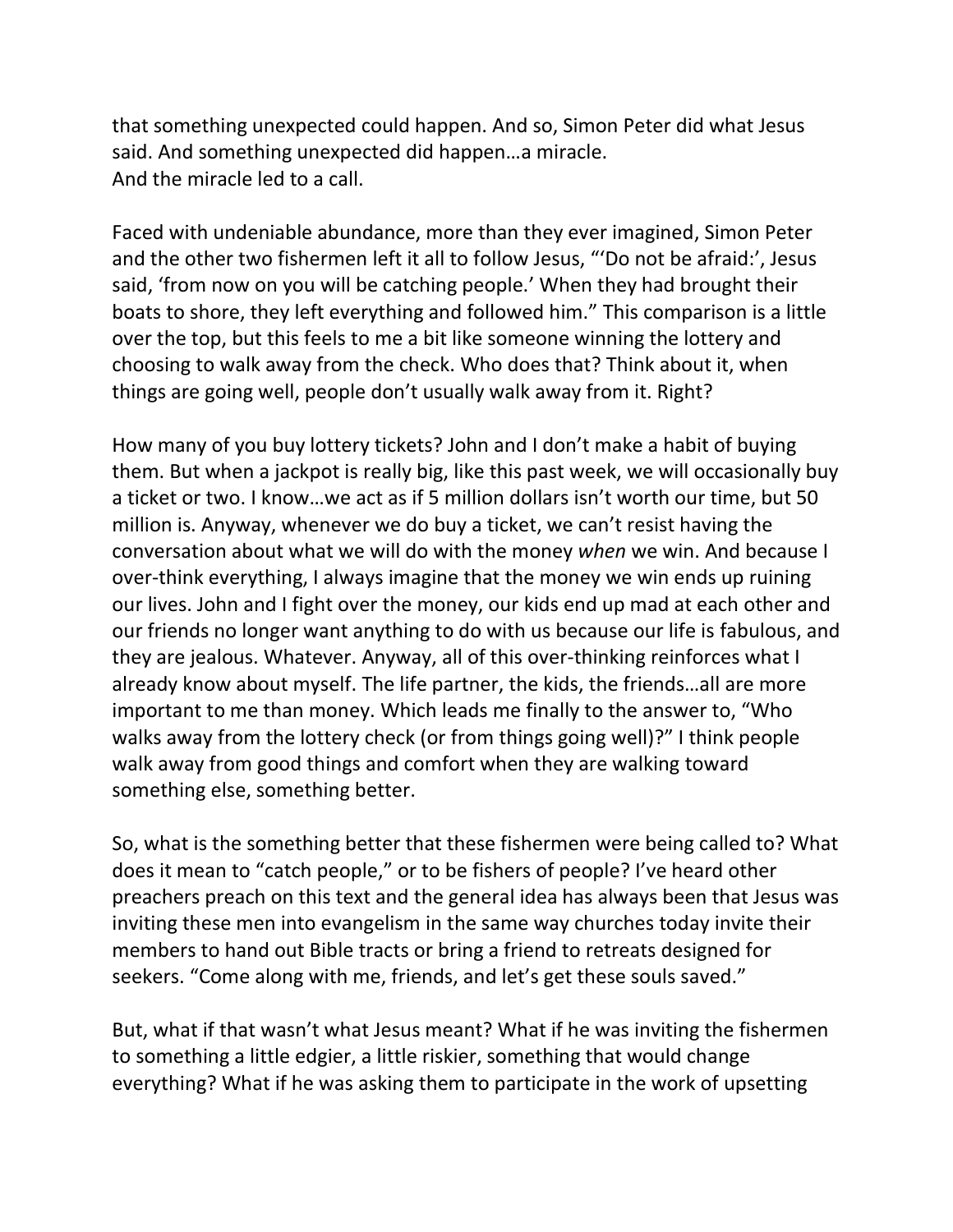the political status quo, turning things upside-down? In his book, *Binding the Strongman: A Political Reading of Mark*, theologian, Ched Myers, wrote this about Jesus calling the disciples:

"There is perhaps no expression more traditionally misunderstood than Jesus' invitation to these workers to become 'fishers of men.' This metaphor, despite the grand old tradition of missionary interpretation, does not refer to the 'saving of souls,' as if Jesus were conferring upon these men instant evangelist status. Rather, the image is carefully chosen from Jeremiah 16:16, where it is used as a symbol of (God's) Yahweh's censure of Israel. Elsewhere the 'hooking of fish' is a euphemism for judgment upon the rich (Amos 4:2) and powerful (Ezekiel 29:4). Taking this mandate for his own, Jesus is inviting common folk to join him in his struggle to overturn the existing order of power and privilege." (*[Binding the](https://amzn.to/38R0LWV)  [Strong Man](https://amzn.to/38R0LWV)*, p. 132)

That is the invitation extended to each one of us. We are invited to follow Jesus, not to coerce people into believing what we believe about God or Jesus, or to get them to say the "right words" or the right prayer, but to work for a world in which the ones who have been at the bottom and kept on the outside finally have justice and finally have a place to belong.

Trying to get inside Simon Peter's head a little bit…

He saw his mother-in-law get up from her sick bed fever free. Not only had she been healed, but she began to bustle around the house serving others. He knew about Jesus teaching in the synagogues and saw the crowd of people on the shore, hanging on his every word. And then there were the nets filled with fish. I wonder if he thought if Jesus could do all of that, maybe he could really change things. It was risky, but Simon Peter and the others were there for it.

Whenever I read one of the call stories in the Bible, I am reminded of a favorite quote by writer, minister, and theologian Frederick Buechner. I am certain I have shared it with you before, "The place God calls you to is the place where your deep gladness and the world's deep hunger meet." I believe this to be true and, based on my lived experience, sometimes we have to respond to God's call before we discover what our "deep gladness" even is and sometimes the place we find our "deep gladness" is a complete surprise.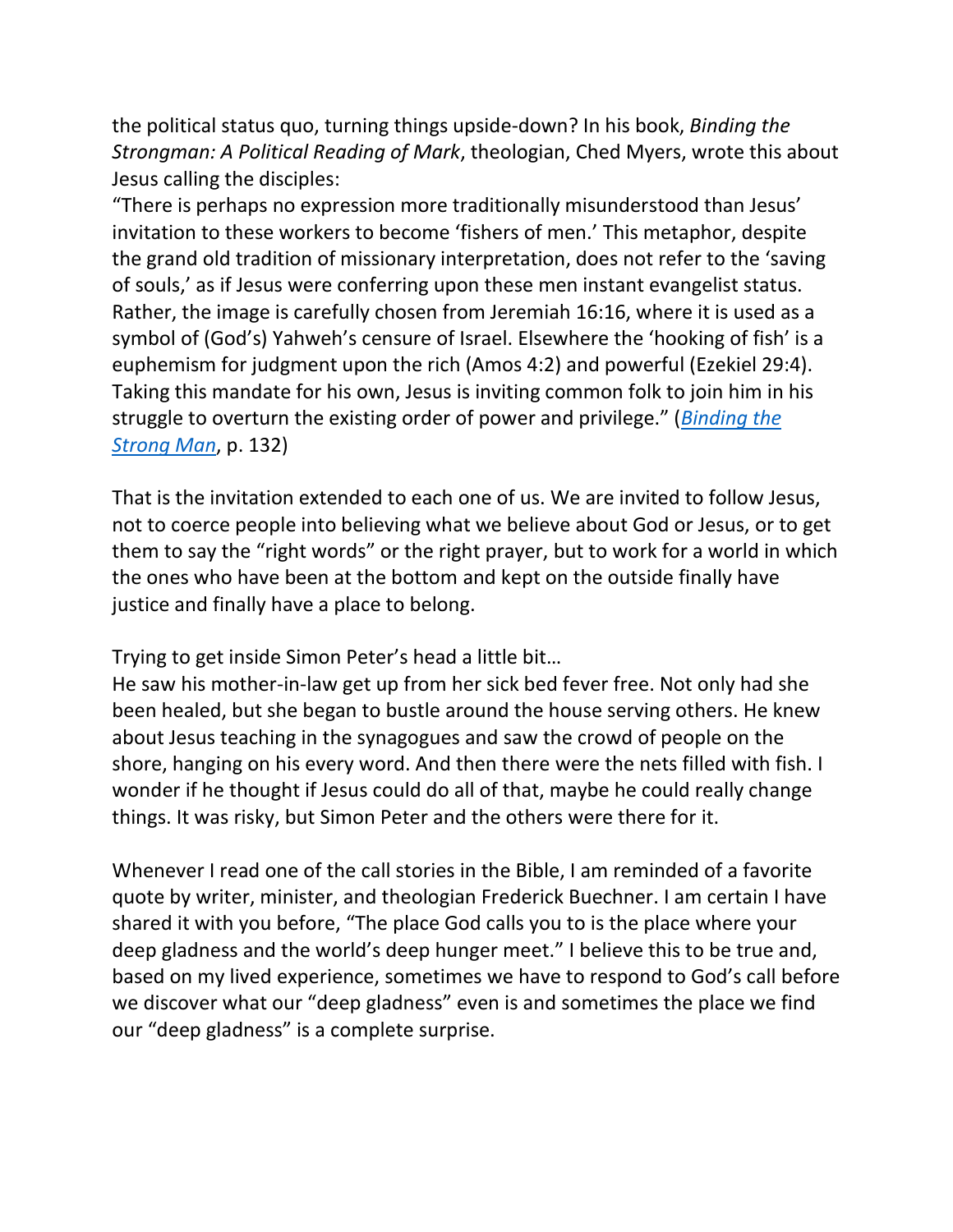And I believe one of the primary jobs of the church is to equip and encourage people to respond to God's call. Put another way…we have to help each other find purpose. Unfortunately, I'm not sure churches, in general, have done a great job with that. We talk a lot about spiritual gifts and discerning what our spiritual gifts are. There are even spiritual gift inventories that take hours to complete and cause us to focus too much on the things we are comfortable doing. It has always felt to me like we have encouraged one another to do the easy, familiar thing, rather than encouraging each other to walk away from our nets and follow Jesus into something new.

Simon Peter (and the others) left everything and followed Jesus. He didn't ask for clarification about what it meant to fish for people. He didn't ask what his role would be in the community. He didn't ask where they were going or who they would be going with. He didn't tell Jesus he would follow, but only if he didn't have to sit by John and if he promised they never had to go to Samaria. He looked at his life, that in that that moment was actually going fairly well, and said, "There has to be more than this. I'm in." And he followed.

There has to be more even than this. This week has been, for some of us, an exciting week. We have inaugurated a new president and the first Black, female vice president in our nation's history was sworn in. And even if you don't like the politics of the new administration, I hope you can understand that there are many women, many people of color, who are celebrating that finally they feel represented at the highest level of our government. As wonderful as that is, there has to be more. The Vice President is just one person, in one role. Racism and misogyny are still things…big things in this country. And those are not the only big things. There are still immigrant children separated from their parents. There are still millions without access to affordable healthcare, without jobs, and then there is COVID.

There has to be more than this.

Even right here…There has to be more than this because this week in Bartlesville a woman who was homeless was found dead in a shed on a vacant lot and we were outraged, as if we didn't know homelessness is a problem in our community. "We have to do better," we said. Yeah, we do. Doing better means actually doing something. This week in Bartlesville a woman who has lived here her whole life is still sleeping outside because in her words, "she can't go back to the shelter."